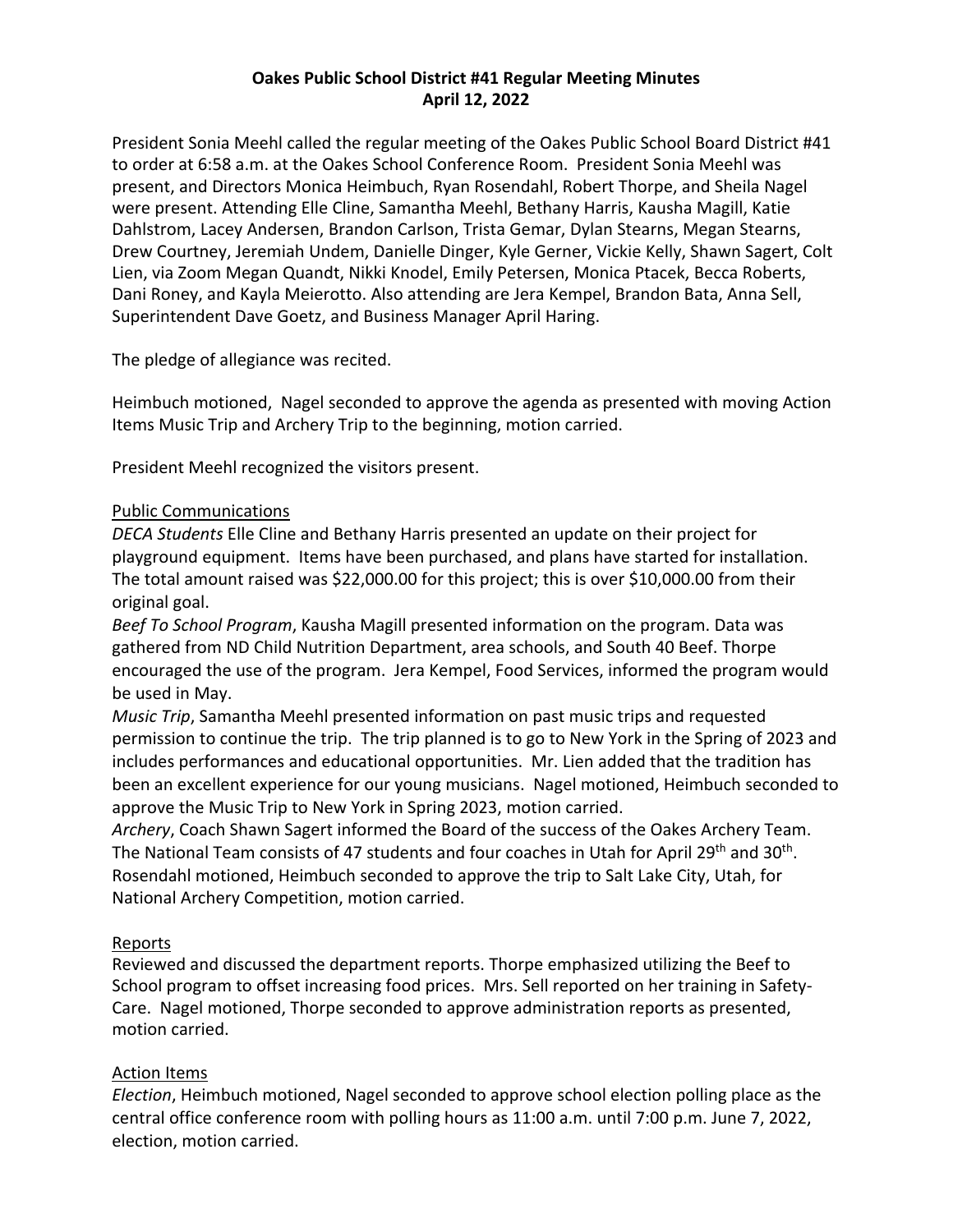*Open Enrollment*, Nagel motioned, Thorpe seconded to approve Tuition Waiver Agreement as presented for a family from Ellendale, motion carried.

*Staffing*, Rosendahl motioned, Thorpe seconded to accept resignation from Colt Lien- High School Music Teacher effective at the end of the current school year, motion carried. Thanks were given for his time at Oakes, and good luck wishes were given.

Thorpe motioned, Heimbuch seconded to approve contracts for Kylie Weber as Elementary Teacher and Hannah Dockter as HS English Teacher for the school year 2022-23, motion carried. Nagel motioned, Rosendahl seconded to approve and sign the following contracts, motion carried: Alicia Bata, Christine Bopp, Leslie Dethlefsen, Greg Dobitz, Krista Dobitz, Jamie Franks, Kelli Gebhardt, Shelby Gelinske, Virginia Gramlow, Kalyn Haafke, Audrey Hovel, Katie Johnson, Vickie Kelly, Shaun Kourajian, Rod Kramer, Alexandra Lynch, Jordan Lynch, Jessica McGuire, Kayla Meieroot, Jeff Miller, Roxane Miller, Robin Paul, Emily Petersen, Nolen Peterson, Becca Roberts, Shawn Sagert, Cory Schall, Elizabeth Schieler, Ryan Schneider, Tara Steiner, Kathy Warren, Grace Woodstead, Larry Engel, Brandon Bata, and Anna Sell.

*Diplomas*, requesting volunteers to present diplomas to seniors at graduation.

### School Policy Review

*Second Reading*, Nagel motioned, Heimbuch seconded to approve second reading and adoption for ABAB-School Year and Calendar, GCC-Protection of Pupil Rights Amendments, HBAA-Federal Fiscal Compliance, HCAA-Purchasing, motion carried.

### Minutes and Financial Reports

Heimbuch motioned, Rosendahl seconded to approve the minutes March 8, 2022, regular meeting as presented, motion carried.

Rosendahl motioned, Nagel seconded to approve the revenue, expense, reconciliation, and balance sheet reports, motion carried.

# Bills

Heimbuch motioned, Nagel seconded, to approve the schedule of bills totaling \$248,846.04, motion carried.

A & B BUSINESS \$4,855.22, ALLARD TROPHY \$8.00, ANGRY BEAVER LODGE \$600.00, APPLE COMPUTER \$2,091.75, ARAMARK UNIFORM SERVICES \$264.16, ASHLEY PUBLIC SCHOOL \$90.00, B&B GARDENS \$12.49, BALFOUR \$380.82, BIG IRON OUTLAW TRUCKING \$150.00, BOUND TO STAY BOUND BOOKS \$805.15, BSN SPORTS \$6,532.71, CASEYS \$5,631.12, CHADS ELECTRIC \$413.11, CLINE, LUCAS \$58.00, COCA COLA \$289.00, COMFORT INN 4172.80, CORNER C-STORE \$562.12, CRANE MERCHANDISING SYSTEMS \$21.90, DAKOTA BUSINESS SOLUTIONS \$2,995.00, DAKOTA IMPROVEMENT \$1,035.00, DAKOTA WATER SOLUTIONS \$150.00, DPI \$197.44, DICKEY RURAL NETWORKS \$3,460.95, DOBITZ, GREGORY \$13.00, DORSHER, LACEY \$108.90, DOWNIES PIANO TUNING & REPAIR \$375.00, ECONOMY OIL \$261.65, ECONOMY PROPANE \$902.87, EDUTECH \$20.00, ENGEL, LAWRENCE \$25.54, ESJD-BISMARCK \$3,514.36, EVERSPRING INN AND SUITES \$172.80, FARGO INN AND SUITES \$1,599.80, FOLLETT SCHOOL SOLUTIONS \$817.14, FRIEDT, JACEY \$13.00, GERMAN SUSAN \$237.67, GERRELLS SPORTS CENTER \$775.00, GFOA \$160.00, GRANDMA BLUES BAKERY AND CAFÉ \$300.00, GREATER SEITV \$4,850.00, HAAFKE, KALYN \$25.00, HANSEN, JUDY \$258.50, HANSEN, STEPHEN \$402.00, HAY, KATHIE \$346.37, HOMAN DESIGN GROUP \$100.00, I-STATE TRUCK CENTER \$185.20, ITHREEG MEDIA \$200.00, IVERSON, RICHARD \$50.00, KOURAJIAN, SHAUN \$129.50, KRAMER, ROD \$13.00, KUSTOM MACHINE \$16.77, LINTON PUBLIC SCHOOL \$130.00, LISBON PUBLIC SCHOOLS \$49.00, LITCHVILLE MARION PSD \$150.00, LOVELACE, KELLEY \$23.00, LYNCH, JORDAN \$400.00, MCINTYRE, CHERYL \$261.15, MERTZ LUMBER \$383.90, MILLERS FRESH FOODS \$66.65, MILNOR